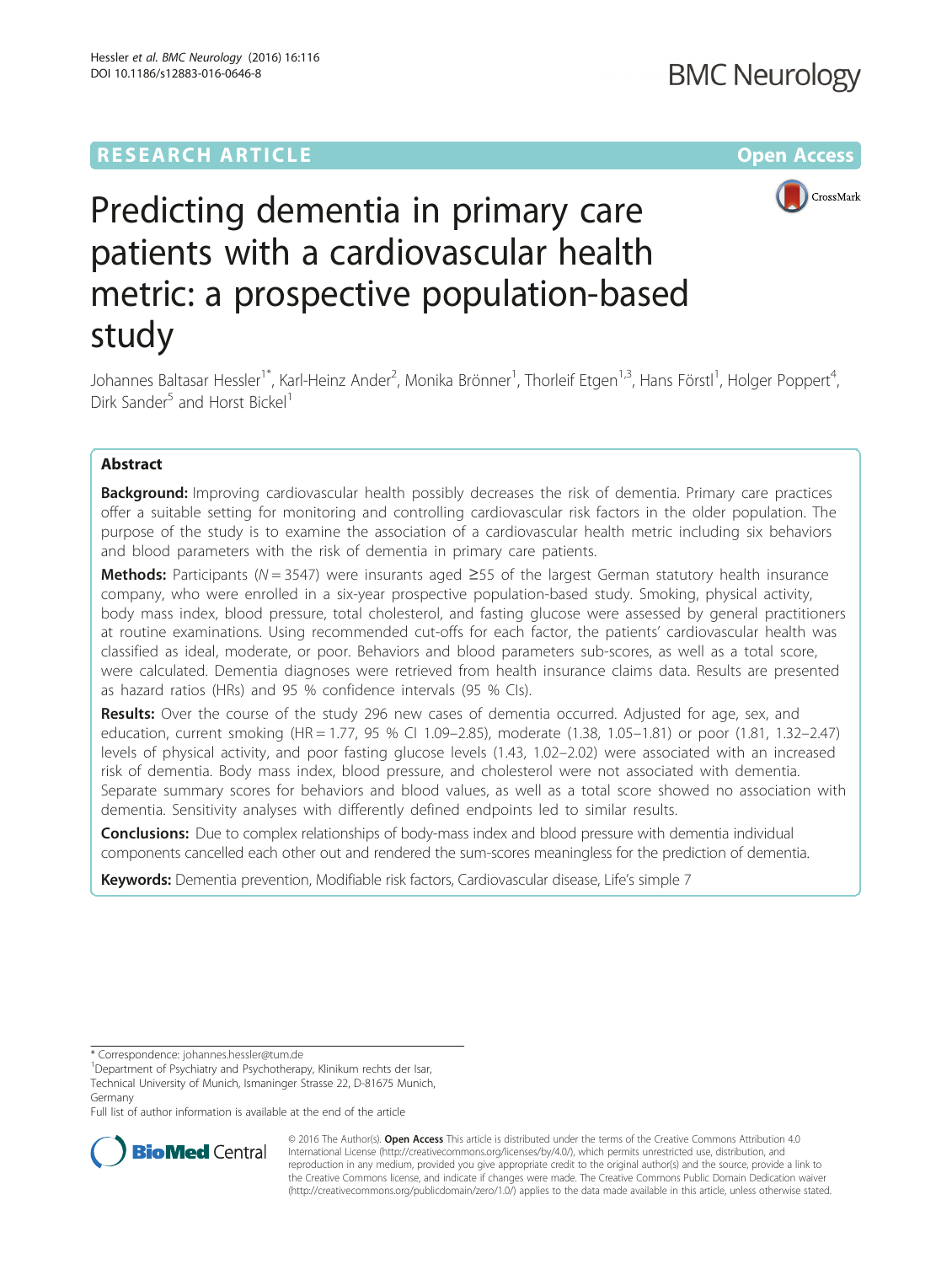# Background

The number of people with dementia is expected to increase due to the aging of the global population [\[1](#page-6-0)]. Along with this increase come high and rising costs for care, rendering dementia a worldwide public health problem [[2\]](#page-6-0). In the absence of pharmacological treatment that goes beyond symptom delay or reduction, the study of modifiable risk factors for dementia has high priority [[3\]](#page-6-0). Converging evidence points to a central role of cardiovascular risk factors such as physical inactivity, smoking, diabetes mellitus, midlife hypertension, midlife obesity, and hyperlipidemia in late-life cognitive decline [\[4](#page-7-0)].

Several studies suggested that substantial fractions of dementia cases could be prevented if modifiable cardiovascular risk factors were targeted by intervention [\[5](#page-7-0)–[7](#page-7-0)]. Evidence-based prevention programs, however, have only recently been developed [\[8](#page-7-0)] and are far from implementation on the population level [[3\]](#page-6-0). Primary care practices might offer a suitable setting for delivering preventive measures, as they provide the facilities to assess and control cardiovascular risk factors for dementia in the older general population. In this context it would be desirable to have a tool for the assessment of cardiovascular health (CVH) that can be easily employed by general practitioners (GPs) and that facilitates the communication between patient and physician.

A range of CVH-metrics have been employed to predict cognitive decline and dementia [[9\]](#page-7-0). Among the more recent is the Life's Simple 7 metric that was developed by the American Heart Association (AHA) [\[10](#page-7-0)]. The Life's Simple 7 assess CVH based on seven parameters: Smoking, body mass index (BMI), physical activity, dietary habits, total cholesterol, blood pressure, and fasting glucose. Cut-offs are applied to each parameter to categorize the patients CVH-status as poor, moderate, or ideal. Based on these classifications two sub-score for health behaviors and blood parameters, as well as a total score can be calculated. The simple three-step approach has illustrative value and has been combined with a traffic-light system in primary care to improve patientphysician communication and track changes in CVH as an effort to prevent stroke in primary care [[11](#page-7-0)].

So far, however, only few studies investigated the relationship between the Life's Simple 7 and cognition. Low scores indicating poor CVH were associated with decreased performance on measures of cognitive functioning in a cross-sectional investigation [\[12](#page-7-0)] and predicted incident cognitive impairment in previously unimpaired and stroke-free persons [\[13](#page-7-0)]. Furthermore, high scores indicating good CVH in young adulthood were related to better cognitive functioning in mid-life [\[14\]](#page-7-0). To the best of our knowledge, the Life's Simple 7 have not been used to predict dementia diagnosed according to clinical criteria. Also, no study so far examined whether a CVHmetric can be employed to assess dementia risk in primary care, where most older people receive their health care and where dementia prevention programs are likely to be implemented.

As age is the most important predictor for dementia, CVH-metrics need to provide additional information to be useful. Yet, this characteristic cannot always be assumed. A commonly employed CVHmetric, for example, was found to lose all predictive validity for dementia death when age was included in the model [[15\]](#page-7-0).

The aim of our study was to determine the potential of a CVH-metric to identify individuals with increased cardiovascular risk of dementia at routine primary care visits. Since the data of the present study were collected before the Life's Simple 7 was introduced, it was not possible to fully adhere to the criteria proposed by the AHA. Instead, the association between scores on a CVH-metric whose construction was based on the Life's Simple 7 and incident dementia was examined in a large sample of older primary care patients. In particular, it was investigated whether behavioral variables, blood parameters, or a combination best captured the cardiovascular risk for dementia and whether possible associations are independent of age, sex, and educational level.

# Methods

#### **Participants**

The present study was conducted as part of the INVADE-trial (Intervention Project on Cerebrovascular Disease and Dementia in the District of Ebersberg), a prospective and population-based cohort study in a geographically defined area in southern Germany [\[16](#page-7-0)]. Participants were identified from the database of the statutory health insurance company AOK (Allgemeine Ortskrankenkasse). In Germany, membership in a health insurance is mandatory and the AOK holds the largest market share, representing around 40 % of the total population. In 2001, 11,317 insurants met the inclusion criteria of being older than 54 years, as well as living in the district of Ebersberg, and were invited to participate. Three-thousand nine-hundred and eight participants enrolled between 2001 and 2003. The observation period ended in 2008.

## Procedure

The ethics committee of the Faculty of Medicine at the Technische Universität München approved the study protocol and all participants signed informed consent.

The participants were examined by their GPs. The GPs reported the patients' previous and current diagnoses, current medication, alcohol consumption, physical activity, BMI, impairment of activities of daily living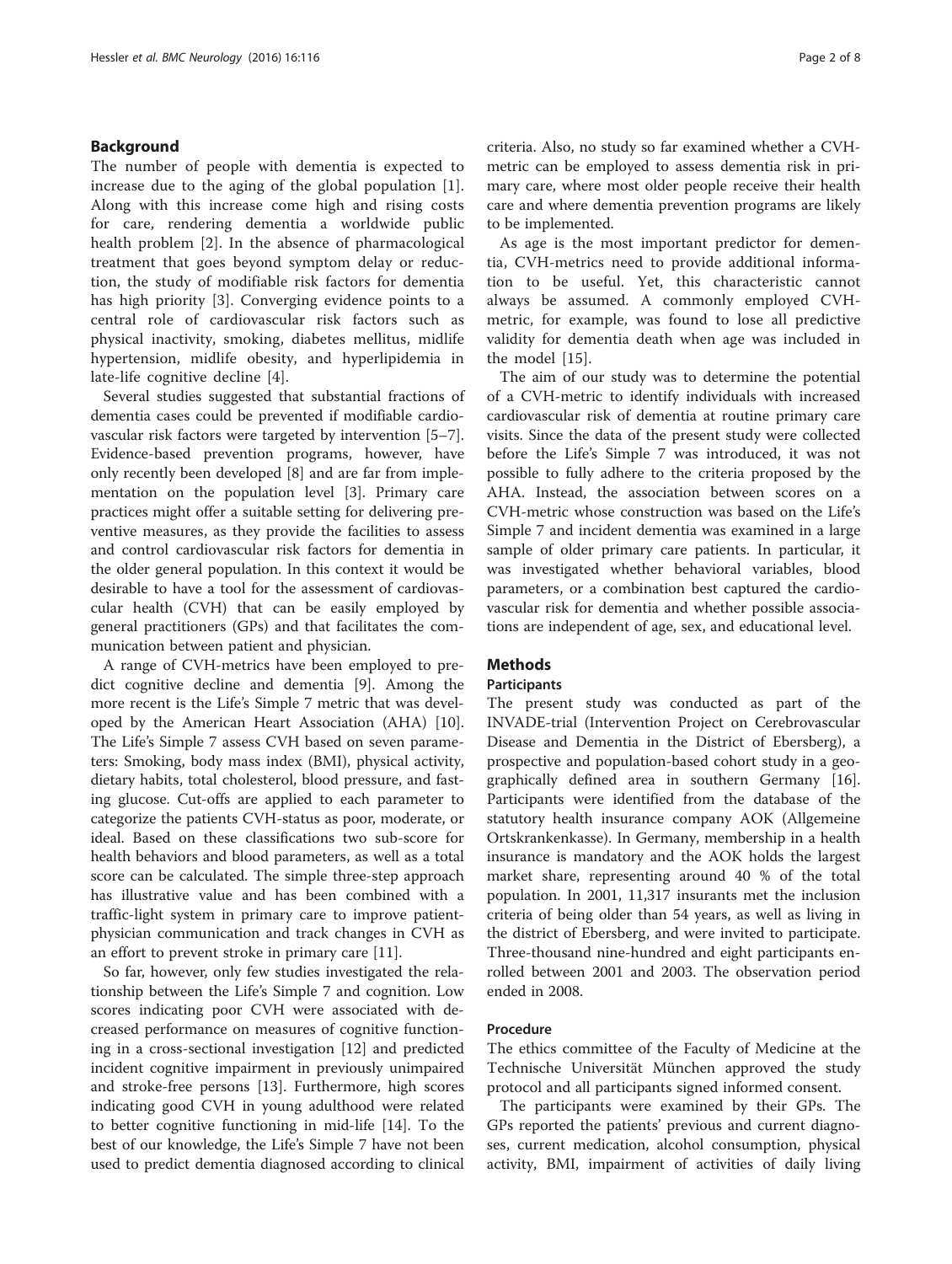(Rankin Scale [\[17\]](#page-7-0)), ankle-to-brachial index, cognitive status (6-Item Cognitive Impairment Test [[18, 19](#page-7-0)]), and conducted an electrocardiogram. Blood pressure was measured in a supine position twice with an interval of five minutes and a mean value was calculated. The GPs also took fasting blood samples that were analyzed in a central laboratory with regard to total cholesterol, lowand high-density lipoprotein cholesterol, triglycerides, serum glucose, glycosylated hemoglobin  $A_{1c}$ , creatinine, homocysteine, and high-sensitivity C-reactive protein, and measured ankle-to-brachial index. The participants filled in questionnaires about sociodemographic data, depressive symptoms (Geriatric Depression Scale [\[20](#page-7-0)]), use of medical services, memory complaints, and subjective health. The INVADE-trial and the baseline examination are described in further detail elsewhere [[16\]](#page-7-0).

## Cardiovascular health metric and dementia diagnoses

The CVH-metric employed in the present study is based on the Life's Simple 7, as they include both behavioral and blood parameters and propose a comprehensible and communicable scoring system. Since the data of our study were collected before the Life's Simple 7 was introduced, it was not possible to completely adhere to the original criteria. The Life's Simple 7 is, hence, not directly examined in the present study. Four adjustments had to be made to fit the metric to the data at hand: (1) No information about time since smoking cessation were available; (2) dietary habits were not recorded during the INVADE trial and therefore dropped from the metric; (3) physical activity was assessed as number of vigorous activities per week, not minutes per week; and (4) antidiabetic medication was not recorded in sufficient detail to be considered. Table 1 depicts the CVHmetric employed to predict dementia.

Using the variables and cut-offs from Table 1 three indices were calculated by adding up individual component scores. (1) A health behaviors index, including smoking, physical activity, and BMI (range 0–6). (2) A blood parameters index, including blood pressure, total

cholesterol, and fasting glucose (range 0–6). (3) A sum score of all individual component scores (range 0–12). All three indices were recoded to ensure sufficient group sizes for meaningful comparisons.

Dementia diagnoses over the course of the study were retrieved from health insurance claims data. This method has been shown to produce sufficiently valid case classifications [[21\]](#page-7-0). All diagnoses listed in the ICD-10 under F00 – F03 and G30 – G31 were included. To increase the validity of the diagnoses, the incident dementia cases were narrowed to participants who received respective diagnoses in at least two (not necessarily consecutive) billing quarters of the statutory health insurance or in both in- and outpatient settings, as has been previously done in a large-scale analysis of claims data from the same insurance company [\[22](#page-7-0)]. Participants who received a diagnosis only once were excluded from the analysis.

#### Statistical analyses

Cox proportional hazards regressions were employed to estimate the risk of dementia associated with the individual components and combined scores of the CVHmetric. All variables were treated as categorical and for each variable an individual model was built. Both time variable and clinical endpoint were the same for all analyses. For incident dementia cases, the time variable was defined by the time in month between the baseline examination and the date of the first diagnosis according to health insurance claims data. Cases without incident dementia were censored at the end of observation (change of insurance, study end, or death). All Cox proportional hazards regression models were then performed again with adjusting each model for age in years, sex, and education (no formal degree; primary compulsory education,  $\approx 8$  years; higher degrees,  $\ge 10$  years).

Sensitivity analyses with varying definitions of the clinical endpoint were calculated. First, Cox proportional hazards regression models were built as described above. Instead of the strict outcome variable (dementia

Table 1 Components and scoring of the cardiovascular health metric

| Component                      | Scoring                                   |                                                       |                                      |  |  |
|--------------------------------|-------------------------------------------|-------------------------------------------------------|--------------------------------------|--|--|
|                                | Ideal (2 points)                          | Moderate (1 point)                                    | Poor (0 points)                      |  |  |
| Smoking <sup>a</sup>           | Never                                     | Quitter                                               | Current                              |  |  |
| Physical activity <sup>a</sup> | $\geq$ 3 times/week                       | 1-2 times/week                                        | inactive                             |  |  |
| Body mass index <sup>a</sup>   | $<$ 25 kg/m <sup>2</sup>                  | $25 - 29$ kg/m <sup>2</sup>                           | $\geq$ 30 kg/m <sup>2</sup>          |  |  |
| Blood pressure <sup>b</sup>    | $SBP < 120$ and $DBP < 80$ mmHg untreated | SBP 120-139 or DBP 80-89 mmHg or<br>ideal but treated | SBP $\geq$ 140 or DBP $\geq$ 90 mmHg |  |  |
| Total cholesterol <sup>b</sup> | <200 mg/dl untreated                      | 200-239 mg/dl or ideal but treated                    | $\geq$ 240 mg/dl                     |  |  |
| Fasting glucose <sup>b</sup>   | $<$ 100 mg/dl                             | 100-125 mg/dl                                         | $\geq$ 126 mg/dl                     |  |  |

<sup>a</sup>Components of the health behaviors index. <sup>b</sup>Components of the blood parameters index. DBP diastolic blood pressure. SBP systolic blood pressure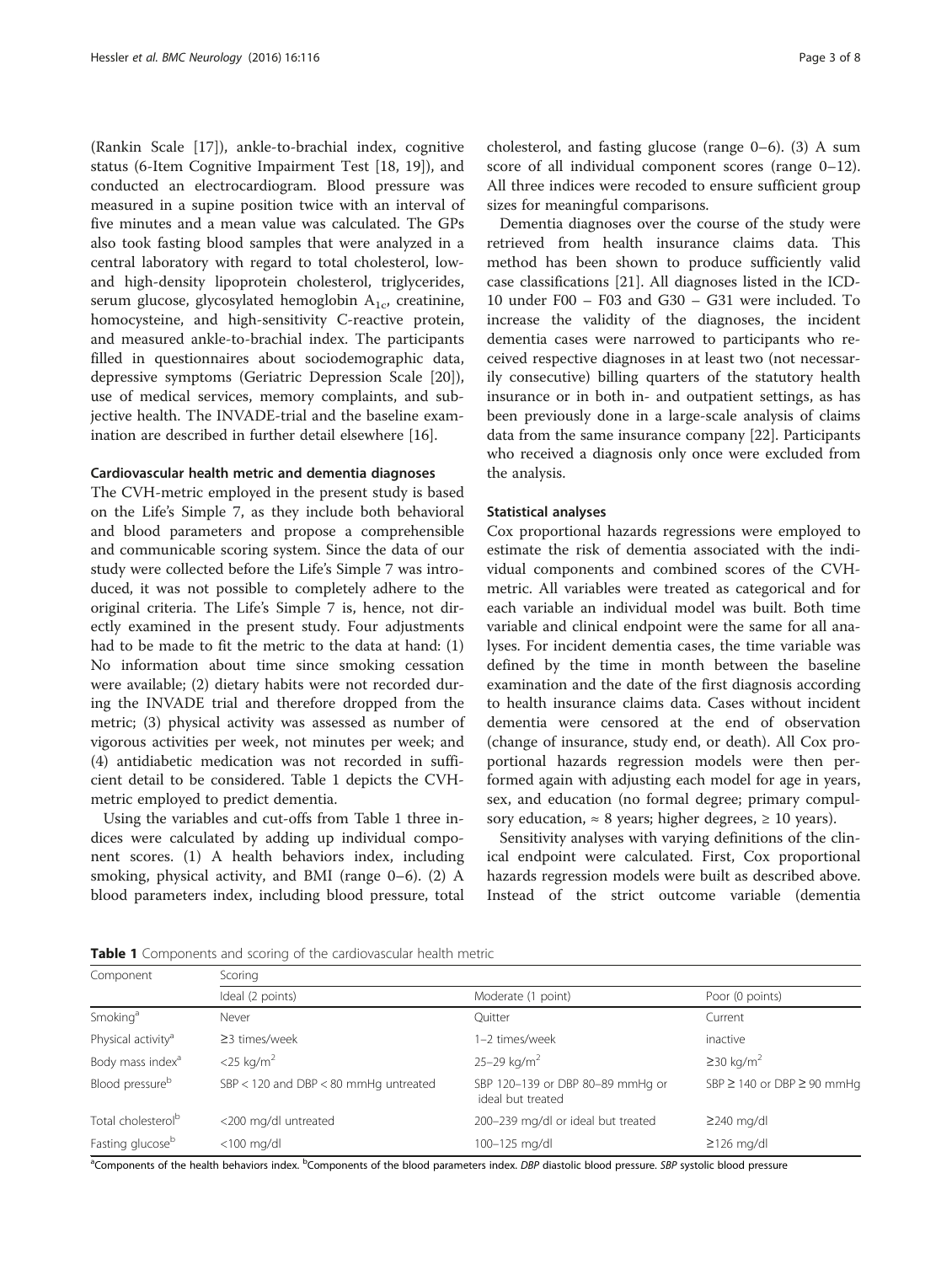diagnoses in two billing quarters or settings), a more liberally defined clinical endpoint was used (at least one billing quarter or setting). Second, the same analyses were performed with those cases that received only one diagnosis (one quarter or setting) counted as nondementia cases instead of being excluded from the analysis.

Results of the Cox proportional hazards regression models are reported as hazard ratios and 95 % confidence intervals. Data analysis was performed with SPSS 22 for Microsoft Windows (IBM, Armonk, New York).

## Results

At baseline, 3908 participants were examined. Threehundred sixty-one participants were excluded from the analysis (Fig. 1). The baseline characteristics of the included 3547 persons are displayed in Table 2. The median observation time was 6.7 years. In total, 296 (8.3 %) new cases of dementia occurred over the course of the study. Most diagnoses  $(N = 170, 57.4 \%)$  pertained to "dementia not otherwise specified" (ICD-10 F03) so that no sub-analysis for different types of dementia was performed.

Over the course of the study, 388 patients were lost due to death and 50 due to a change of the insurance company. For all other cases information about incident dementia was available until the study end. That is, for merely 50 participants there is only limited information about incident dementia (from start of the observation until change of insurance).



Characteristics **Examined** at baseline  $N = 3547$ Age; M (SD) 67.28 (7.57) Female; N (%) 2101 (59.2) Education; N (%) No formal degree 166 (4.7) Primary compulsory 3007 (84.7) Higher degrees 375 (10.6) Observation time in years; median 6.7 Incident dementia; N (%) 296 (8.3)

The proportional hazards assumption was checked by visual inspection of Kaplan-Meier estimator plots and found to be valid. Table [3](#page-4-0) displays the results of both the unadjusted and adjusted Cox proportional hazards regression models for the individual components. In the unadjusted model, moderate and poor levels of physical activity, as well as poor levels of fasting glucose were statistically significantly associated with an increased risk of dementia. Poor levels of BMI, however, were associated with a decreased risk. Adjusting for age, sex, and education revealed significant associations of physical activity and fasting glucose with dementia that were similar to the unadjusted analyses, yet slightly decreased in strength. Poor smoking behavior (i.e., current smoking) was now associated with a significantly increased risk of dementia, possibly due to the fact that most smokers in the sample were of younger age. Poor BMI status was not anymore a significant predictor, indicating a stronger relationship of BMI with demographic variables than with dementia. All other models remained unchanged by the adjustment.

Table [4](#page-4-0) displays the unadjusted and adjusted Cox proportional hazards regression models for the behavioral index, the blood parameters index, and the total score. None of the scores was able to predict dementia, neither with nor without adjustment. Sensitivity analyses with varying definitions of the clinical endpoint generally confirmed the previously established associations and, thereby, support the validity of the original endpoint. Using the more liberal endpoint (i.e., diagnosis only in at least one billing quarter or setting) most associations between CVH-variables and dementia remained unchanged in strength and direction. Counting the 157 cases with only one diagnosis as non-dementia cases most associations decreased in strength but retained their direction.

# **Discussion**

The present study investigated whether a CVH-metric

|  |  | <b>Table 2</b> Sample characteristics at baseline |  |  |
|--|--|---------------------------------------------------|--|--|
|--|--|---------------------------------------------------|--|--|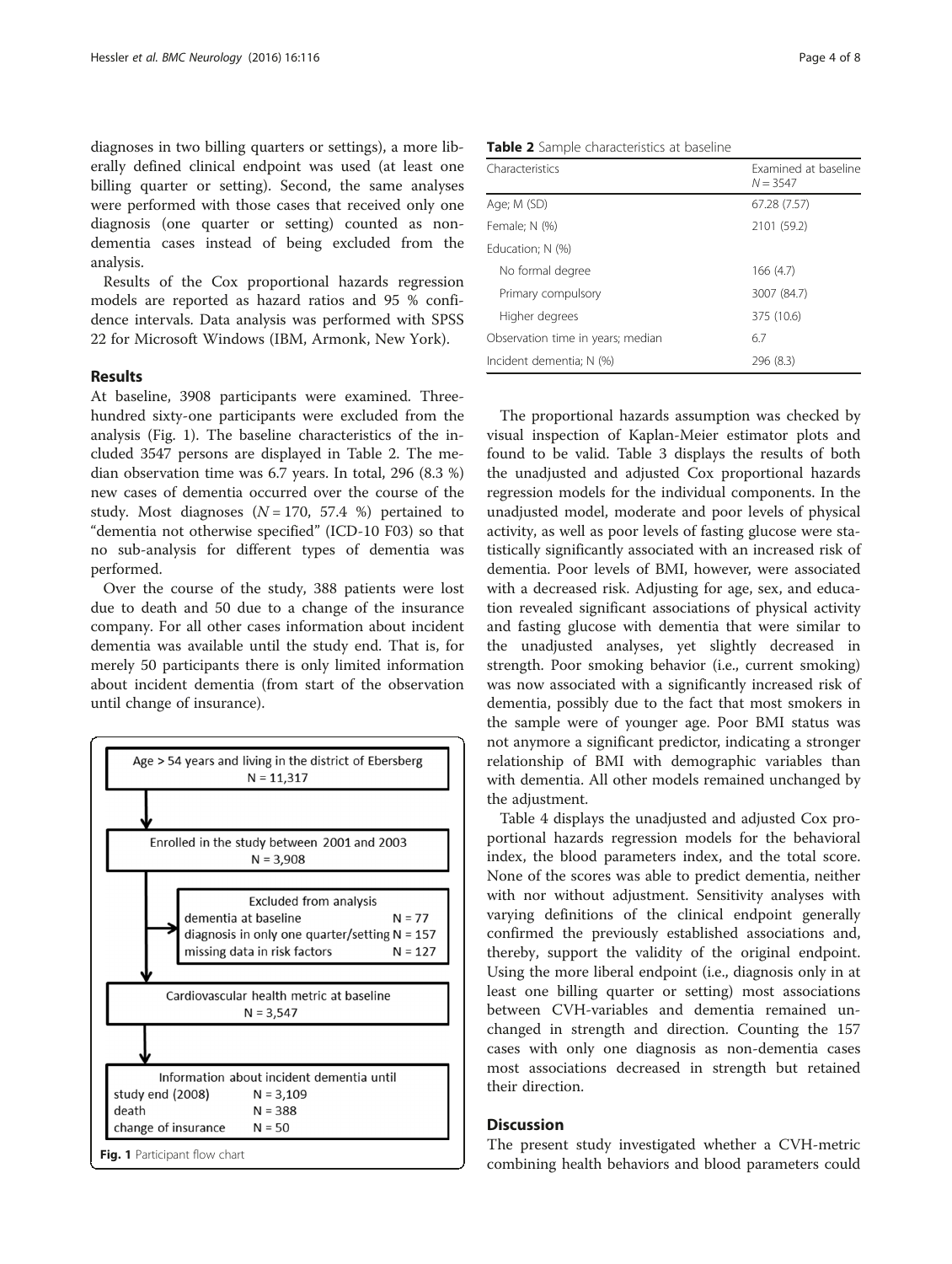| Cardiovascular health component scores <sup>a</sup> | Dementia/total<br>$\mathcal N$ | Unadjusted models<br>HR (95 % CI) | Adjusted models <sup>b</sup><br>HR (95 % CI) |
|-----------------------------------------------------|--------------------------------|-----------------------------------|----------------------------------------------|
| Smoking                                             |                                |                                   |                                              |
| 2 (ideal)                                           | 214/2366                       | Reference                         | Reference                                    |
| 1 (moderate)                                        | 61/821                         | $0.84(0.63 - 1.12)$               | $1.15(0.83 - 1.61)$                          |
| $0$ (poor)                                          | 21/360                         | $0.66$ $(0.42 - 1.03)$            | $1.77(1.09 - 2.85)$                          |
| Physical activity                                   |                                |                                   |                                              |
| 2 (ideal)                                           | 89/1672                        | Reference                         | Reference                                    |
| 1 (moderate)                                        | 126/1384                       | $1.80(1.37-2.36)$                 | $1.38(1.05 - 1.81)$                          |
| $0$ (poor)                                          | 81/491                         | $3.53(2.61 - 4.76)$               | $1.81(1.32 - 2.47)$                          |
| Body mass index                                     |                                |                                   |                                              |
| 2 (ideal)                                           | 99/980                         | Reference                         | Reference                                    |
| 1 (moderate)                                        | 141/1645                       | $0.82$ $(0.64 - 1.07)$            | $0.98(0.76 - 1.28)$                          |
| $0$ (poor)                                          | 56/922                         | $0.58(0.42 - 0.81)$               | $0.77(0.55 - 1.07)$                          |
| Blood pressure                                      |                                |                                   |                                              |
| 2 (ideal)                                           | 9/182                          | Reference                         | Reference                                    |
| 1 (moderate)                                        | 122/1460                       | 1.76 (0.90-3.47)                  | $0.90(0.46 - 1.79)$                          |
| $0$ (poor)                                          | 165/1905                       | $1.83(0.93 - 3.57)$               | $0.74(0.37 - 1.45)$                          |
| Total cholesterol                                   |                                |                                   |                                              |
| 2 (ideal)                                           | 88/911                         | Reference                         | Reference                                    |
| 1 (moderate)                                        | 130/1613                       | $0.82(0.63 - 1.08)$               | $0.81(0.62 - 1.06)$                          |
| $0$ (poor)                                          | 78/1023                        | $0.78(0.58 - 1.06)$               | $0.86$ $(0.63 - 1.16)$                       |
| Fasting glucose                                     |                                |                                   |                                              |
| 2 (ideal)                                           | 197/2511                       | Reference                         | Reference                                    |
| 1 (moderate)                                        | 59/689                         | $1.10(0.82 - 1.47)$               | $0.84(0.63 - 1.13)$                          |
| $0$ (poor)                                          | 40/347                         | $1.57(1.12 - 2.20)$               | $1.43(1.02 - 2.02)$                          |

<span id="page-4-0"></span>Table 3 Cardiovascular health components, group sizes, and dementia risk. Results of the Cox proportional hazards regressions

**Boldface** indicates statistical significance at p < 0.05. <sup>a</sup>Higher scores indicate better cardiovascular health. <sup>b</sup>Adjusted for age, sex, and education. HR hazard ratio.<br>95 % Cl 95 % confidence interval 95 % CI 95 % confidence interval

Table 4 Cardiovascular health sum scores, group sizes, and dementia risk. Results of the Cox proportional hazards regressions

| Cardiovascular health scores <sup>a</sup> | Dementia/total<br>N | Unadjusted models<br>HR (95 % CI) | Adjusted modelsb<br>HR (95 % CI) |
|-------------------------------------------|---------------------|-----------------------------------|----------------------------------|
| Health behaviors <sup>c</sup>             |                     |                                   |                                  |
| $4 - 6$                                   | 192/2315            | Reference                         | Reference                        |
| 3                                         | 62/719              | $1.06(0.80 - 1.41)$               | $0.98(0.73 - 1.31)$              |
| $0 - 2$                                   | 42/513              | $1.03(0.74 - 1.44)$               | $1.28(0.91 - 1.80)$              |
| Blood parameters <sup>d</sup>             |                     |                                   |                                  |
| $4 - 6$                                   | 104/1299            | Reference                         | Reference                        |
| 3                                         | 92/1174             | $0.98(0.74 - 1.30)$               | $0.79(0.60 - 1.05)$              |
| $0 - 2$                                   | 100/1074            | $1.20(0.91 - 1.57)$               | $0.95(0.72 - 1.25)$              |
| Total score <sup>e</sup>                  |                     |                                   |                                  |
| $9 - 12$                                  | 52/752              | Reference                         | Reference                        |
| $5 - 8$                                   | 212/2458            | $1.28(0.95 - 1.74)$               | $0.98(0.72 - 1.33)$              |
| $0 - 4$                                   | 32/337              | 1.47 (0.94-2.28)                  | $1.41(0.91 - 2.20)$              |

<sup>a</sup>Higher scores indicate better cardiovascular health. <sup>b</sup>Adjusted for age, sex, and education. <sup>c</sup>Sum of smoking, physical activity, and body mass index. <sup>d</sup>Sum of blood pressure, total cholesterol, and fasting glucose.<sup>e</sup>Sum of smoking, physical activity, body mass index, blood pressure, total cholesterol, and fasting glucose. HR hazard ratio. 95 % CI 95 % confidence interval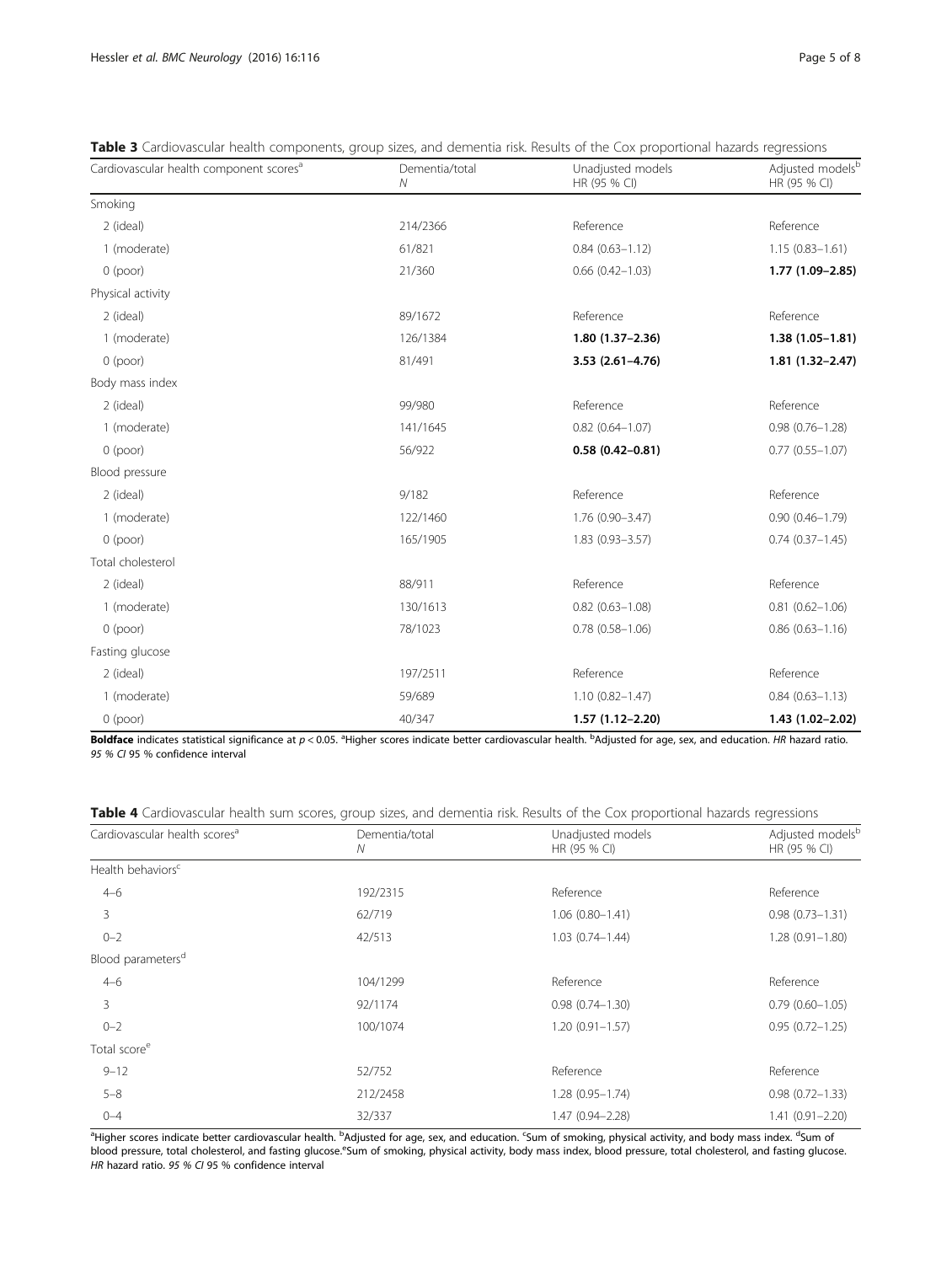be used to identify primary care patients at cardiovascular risk of dementia and, hence, in need of medical intervention. In sum, the results do not support the suitability of the employed CVH-metric for a valid assessment of the cardiovascular risk of dementia in older primary care patients.

Employing a CVH-metric that combines several factors to assess dementia risk is only justified if the sum scores carry predictive value that goes beyond the information gained from the individual components. Also, the metric should add information about dementia risk independently of age and other demographic variables. Both assumptions were not found to hold true for the CVH-metric employed in the study at hand. Only the individual components smoking, physical activity, and fasting glucose were significant predictors. Sub-scores for health behaviors and blood parameters, as well as a total score were not able to capture the cardiovascular risk of dementia. With regard to the research question it can be concluded that the employed metric is not suited to assess the risk of dementia attributable to cardiovascular disease in a demographically heterogeneous sample of primary care patients.

Inspecting the demographically adjusted associations between the individual CVH-components and dementia reveals the problems underlying the sum-scores. Current smoking, sedentary behavior, and impaired fasting glucose were scored as reflecting poor CVH and showed the expected relationship with an increased dementia risk. Contrary, poor levels of BMI, blood pressure, and total cholesterol were actually related to a (statistically non-significant) decreased risk of dementia. By adding the individual components into sum scores, they likely cancelled each other out and rendered the derived scores useless. That is, the sum scores actually masked the valuable predictive information that is included in the single components.

The problems encountered with the CVH-metric as tool to assess the cardiovascular risk of dementia reflect emerging evidence that suggests non-linear relationships of blood pressure and BMI with dementia where age acts as a moderating factor. While high blood pressure at mid-life seems to increase the risk of dementia, the association appears to reverse at late-life, when higher levels are associated with a decreased risk [[23\]](#page-7-0). The results of the study at hand support this notion. Similarly, overweight and obesity at mid-life are assumed to increase the risk of dementia [[24](#page-7-0)], while a higher BMI in late-life seems to be associated with a decreased risk [[25, 26](#page-7-0)]. In addition, the relationship of hypercholesterolemia with dementia is somewhat ambiguous and requires further investigation [\[27](#page-7-0), [28\]](#page-7-0), yet, the condition would be expected to relate to an increased risk [\[29](#page-7-0)]. In the study at hand, no relationship was found. The

ordinal three-step conceptualization of the CVH-metric (poor, moderate, ideal) appears unsuited to capture these complex associations of blood pressure, BMI, and cholesterol with dementia. As a consequence, a CVHmetric that might be well suited to predict, for example, mortality [[30](#page-7-0)] is likely not applicable for the assessment of the cardiovascular risk of dementia.

Reverse causality also needs to be considered when interpreting the results. It is possible that preclinical dementia actually causes weight loss and a decrease in blood pressure, which can be observed years before a clinical diagnosis of dementia is made. In this case, hypotension and underweight would rather constitute early consequences of incipient dementia than risk factors. These potential associations might account for the above described interaction of BMI and blood pressure with age in the pathogenesis of dementia. When administered at only one point in time at higher age, CVHmetrics would not be able to capture these decade-long processes and red-flag potential underlying cognitive decline. Instead, CVH-metrics needed to be administered repeatedly starting at mid-life in order to track, for example, progressive weight loss that might indicate incipient dementia.

The CVH-metric employed in the present study slightly deviates from the Life's Simple 7 with regard to the employed variables and cut-offs. Consequently, the findings may not fully pertain to the Life's Simple 7. The most important difference was that diet was not included. Even though a healthy diet seems to be associated with a decreased risk of dementia [\[31](#page-7-0), [32](#page-7-0)], previous studies found no or only weak associations between diet and cognition in the context of the Life's Simple 7 [\[12](#page-7-0)–[14](#page-7-0)]. Therefore, it seems unlikely that the omission of diet significantly decreased the predictive validity of the CVH-metric. Also, physical activity was defined as vigorous activity, hence, not taking into account light or moderate activity.

Previous studies [\[12](#page-7-0)–[14\]](#page-7-0) reported stronger associations between the Life's Simple 7 total sum score and cognitive impairment than the association between the CVH-metric and dementia. Next to differences in the components of the metrics, these studies employed measures of specific cognitive functions as outcome variables. Contrary, in the present study a clinical diagnosis of dementia was used. It is possible that others studies found associations between poor general CVH and more subtle cognitive changes that would not suffice to justify a diagnosis of dementia.

If the goal is to develop a CVH-metric with high predictive validity, it should only include components that show unambiguous associations with dementia. Smoking [[33, 34\]](#page-7-0), sedentary behavior [[35, 36](#page-7-0)], and hyperglycemia [[37\]](#page-7-0), are well-known to substantially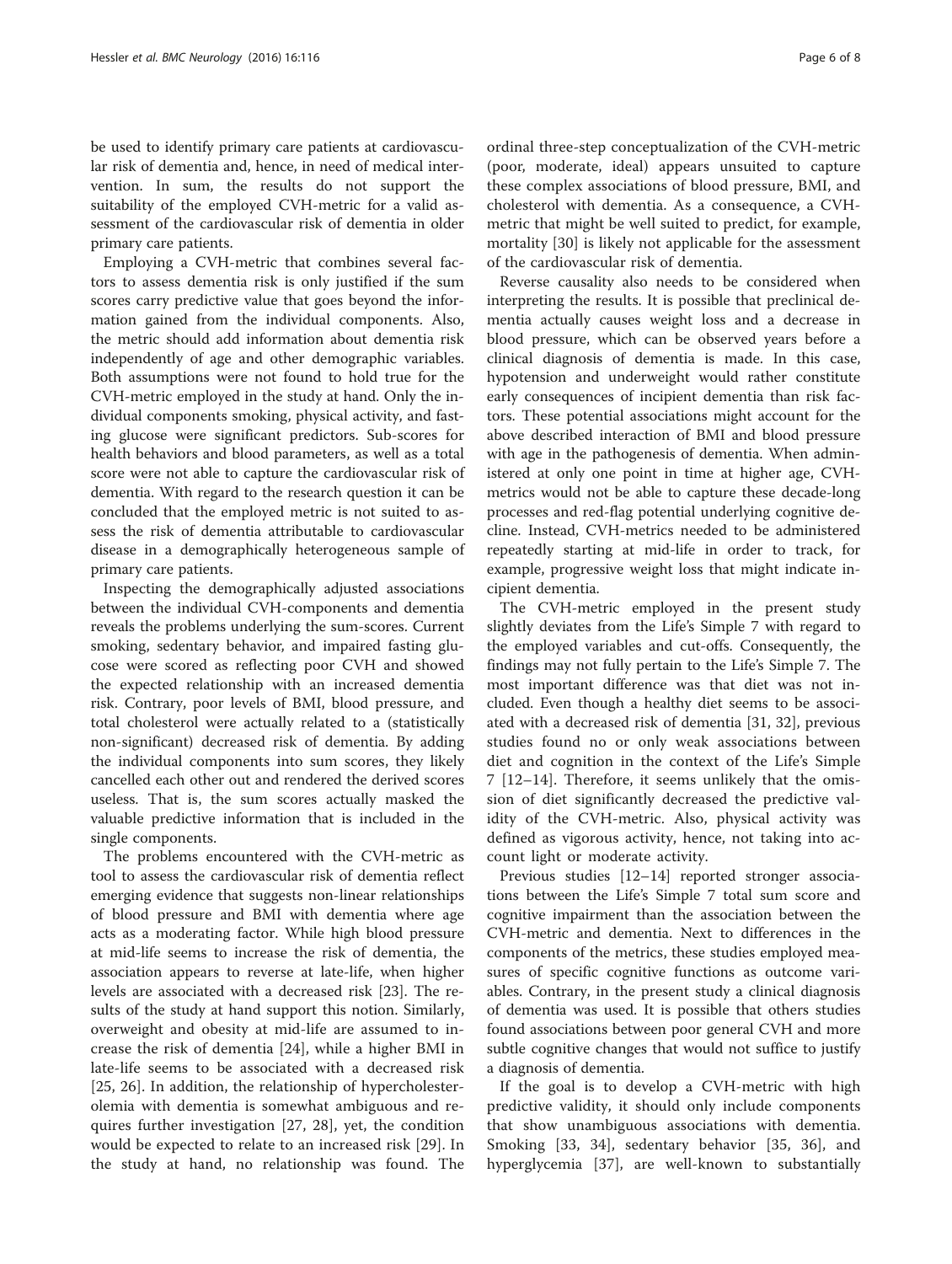<span id="page-6-0"></span>contribute to late-life cognitive decline. Focusing on these variables might offer a starting point for the assessment and reduction of the cardiovascular risk of dementia. Metrics could also be used to monitor improvements in CVH. In the Life's Simple 7, improved CVH would be reflected in increasing scores. It remains to be investigated, however, whether improving scores actually translate into a decreasing dementia risk.

The strengths of the present study include that CVH was assessed at routine primary care examinations by the participants' usual GPs. The results, therefore, reflect current possibilities to monitor and control cardiovascular risk factors in the health care system. Only for a very small number of participants there was incomplete information about incident dementia available. This fact reduces the possibility of bias due to non-random dropout. These diagnoses were made in in- and outpatient settings according to usual clinical practice and, thereby, increase the study's relevance and validity in the health care system. Some limitations had to be accepted. The use of ICD-codes as clinical endpoints may bear the risk of falsely classified cases. In order to reduce the possibility of overstated results due to false positives and increase the validity of the endpoint, more conservative criteria were applied to the outcome variable and sensitivity analyses were conducted. False negative cases also might have been an issue, assuming that dementia is underdetected in community-dwelling persons. However, dementia case definitions based on health insurance claims data have been shown to be sufficiently valid [[21, 22\]](#page-7-0). Two-thirds of the eligible patients did not enroll in INVADE. Given that the study was aimed at the identification and treatment of cardiovascular disease, it is possible that more healthconscious people decided to participate. Potentially, these persons showed better CVH than the general older population, which might somewhat reduce the generalizability of the study's findings.

# Conclusion

The study at hand was the first to examine the suitability of a CVH-metric to assess the cardiovascular risk of dementia for older persons at routine primary care examinations. The metric's sum-scores were not associated with dementia risk and, therefore, do not seem to be suited for that purpose. Due to complex relationships of BMI and blood pressure with dementia, individual components cancel each other out and render the sub- and sum-scores useless. CVH-metrics that are suitable for other purposes cannot be readily applied for assessing the risk of dementia due to cardiovascular disease on the population level.

#### **Abbreviations**

AHA, American Heart Association; AOK, Allgemeine Ortskrankenkasse; BMI, body mass index; CI, confidence interval; CVH, cardiovascular health; DBP, diastolic blood pressure; GP, general practitioner; HR, hazard ratio; IBM, International Business Machines Corporation; ICD-10, International Classification of Diseases and Related Health Problems 10th revision; INVADE, Intervention Project on Cerebrovascular Disease and Dementia in the District of Ebersberg; SBP, systolic blood pressure; SPSS 22, Statistical Package for the Social Sciences version 22

## Acknowledgments

Not applicable.

### Funding

The study was supported primarily by the health insurance company Allgemeine Ortskrankenkasse Bayern (AOK Bayern). Further support for different time periods came from German Stroke Foundation, Bayer Vital GmbH, Berlin-Chemie AG, Organon Pharmaceuticals, Ratiopharm GmbH, Sanofi-Synthelabo GmbH, TEVA Pharmaceutical Industries Ltd. These funding bodies had no involvement in the conduct of the research or the preparation of this manuscript.

#### Availability of data and materials

The authors confirm that, for approved reasons, some access restrictions apply to the data underlying the findings. The data used for the present study cannot be made publicly available since they contain confidential patient information. Data are held by Dr. Horst Bickel at the Department of Psychiatry and Psychotherapy, Klinikum rechts der Isar, Technical University of Munich, Germany. For any questions and inquiries concerning the data please contact him under horst.bickel@tum.de or +49 89 4140 4246.

#### Authors' contributions

HB, K-H A, MB, TE, HF, HP, and DS designed, planned and conducted the study. JBH and HB analyzed the data and wrote the manuscript. All authors provided important intellectual content during the writing process and approved the final version.

#### Competing interest

The authors declare that they have no competing interests.

#### Consent for publication

Not applicable.

#### Ethics approval and consent to participate

The ethics committee of the Faculty of Medicine of the Technical University of Munich reviewed and approved the study protocol. Written informed consent was obtained from all participants.

#### Author details

<sup>1</sup>Department of Psychiatry and Psychotherapy, Klinikum rechts der Isar Technical University of Munich, Ismaninger Strasse 22, D-81675 Munich, Germany. <sup>2</sup>INVADE Study Group, Karl-Böhm-Strasse 32, D-85598 Baldham, Germany. <sup>3</sup>Department of Neurology, kbo-Inn-Salzach-Klinikum, Gabersee 7, D-83512 Wasserburg am Inn, Germany. <sup>4</sup>Department of Neurology, Klinikum rechts der Isar, Technical University of Munich, Ismaninger Strasse 22, D-81675 Munich, Germany. <sup>5</sup>Department of Neurology, Benedictus Krankenhaus Tutzing, Bahnhofstrasse 5, D-82327 Tutzing, Germany.

#### Received: 26 February 2016 Accepted: 22 July 2016 Published online: 26 July 2016

#### References

- 1. Prince M, Bryce R, Albanese E, Wimo A, Ribeiro W, Ferri CP. The global prevalence of dementia: A systematic review and metaanalysis. Alzheimers Dement. 2013;9:63–75.
- 2. Wimo A, Prince M. World Alzheimer Report 2010: The global economic impact of dementia. London: Alzheimer's Disease International; 2010.
- 3. Solomon A, Mangialasche F, Richard E, Andrieu S, Bennett DA, Breteler M, Fratiglioni L, Hooshmand B, Khachaturian AS, Schneider LS, Skoog I, Kivipelto M. Advances in the prevention of Alzheimer's disease and dementia. J Intern Med. 2014;275:229–50.